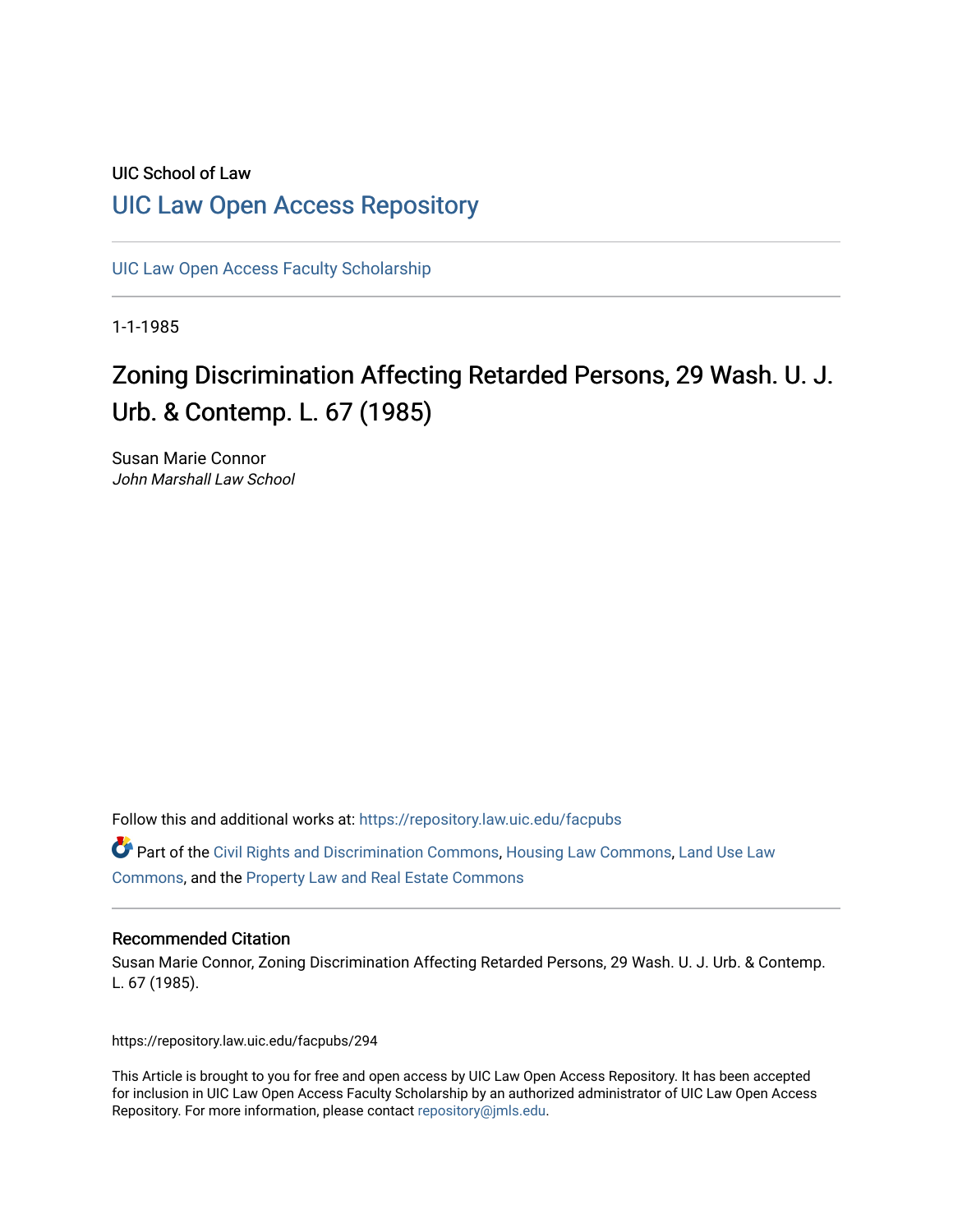## ZONING DISCRIMINATION AFFECTING RETARDED **PERSONS**

*SUSAN MARIE CONNOR \**

In *City of Cleburne v. Cleburne Living Center,'* the United States Supreme Court held that a city's refusal to permit group housing for thirteen mildly to moderately retarded adults in a residential zoning district was unconstitutional.<sup>2</sup> A City of Cleburne zoning ordinance required the Cleburne Living Center  $(C<sup>2</sup>)<sup>3</sup>$  to apply for a special use permit as a precondition to establishing any home for the mentally retarded within the city limits.4 Accordingly, CLC submitted its proposal to use a one-story residential structure located in a residential

**3.** Cleburne Living Center is a Texas corporation organized and licensed for the purpose of establishing and operating group homes for retarded persons. Cleburne Living Center v. City of Cleburne, 726 F.2d 191, **193** (5th Cir. 1983), *afid,* 105 **S.** Ct. 3249 **(1985).**

4. The proposed group home required a special use permit because the city had classified the facility as a "hospital for the feeble minded"-language used in the zoning ordinance. **105 S.** Ct. at 3252-53 **&** n.3. Had the structure and proposed group use of the home been the same in every regard except for the retardation of its intended residents, the city zoning ordinance would have permitted the group use. For example, the ordinance permitted the use of structures for tenements, a home for unwed mothers, a nursing home for the aged, a fraternity or sorority house or a home for delinquent youth. *Id.* at 3252 n.3.

**<sup>\*</sup>** Associate Professor at the John Marshall Law School.

**<sup>1. 105</sup> S.** Ct. 3249 (1985).

<sup>2.</sup> Respondent planned to operate the home as a Level **I** Intermediate Care Facility for the Mentally Retarded (ICF/MR). An ICF/MR is a medicaid funded program administered and regulated at the federal level **by** the Department of Health and Human Resources. *See* 42 C.F.R. §§ 442-400-516 (1984). An ICF/MR is administered and regulated at the state level **by** the Texas Department of Mental Health and Retardation. The State of Texas has adopted federal ICF/MR requirements in all respects. *Compare* 9 Tex. Reg. 2139-60 (1984) *with* 42 C.F.R. 442-400-516 (1984).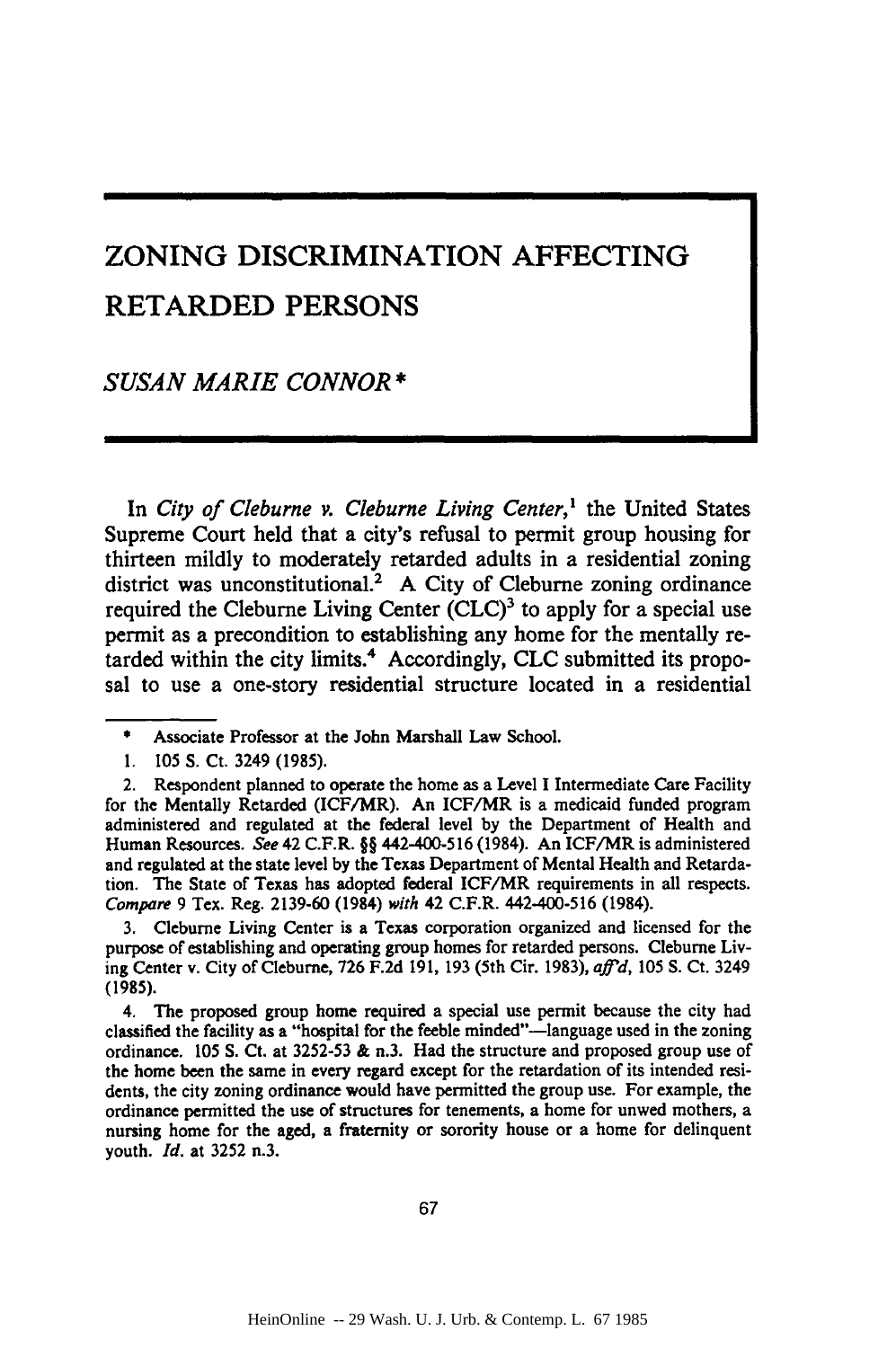zoning district as a group home for mildly or moderately retarded adults.' **CLC** would staff the home with professionals who would not live at the facility, but would be present in shifts, twenty-four hours a day. Both the structure and the particular use proposed for it fully complied with the extensive applicable state and federal regulations. <sup>6</sup>

Both the City Planning and Zoning Commission and the City Council conducted public hearings on the proposed special use permit; the City Council thereafter voted to deny CLC's application.<sup>7</sup> The city claimed to have based this decision on the following seven factors: the attitude of a majority of owners of property located within 200 feet of the subject property; the location of a junior high school across the street from the subject parcel; concern for the fears of elderly residents of the neighborhood; the size of the home and the number of people to be housed; concern over the legal responsibility of **CLC** for any actions that the mentally retarded residents might take; the home's location on a **500** year flood plain; and in general, CLC's presentation before the City Council.<sup>8</sup>

Following the denial, **CLC** filed suit against the city, alleging that the city's actions violated the due process and equal protection clauses of the United States Constitution as well as other constitutional and statutory provisions.<sup>9</sup> The city prevailed at the trial level. The lower

**CLC** anticipated that the home would house **13** retarded men and women. The residents would receive 24 hour supervision and have jobs either in the community or in workshops supervised **by** the group home staff. *Cleburne,* **726 F.2d** at **193.**

*6. See supra* note 2.

*8. Cleburne,* **726 F.2d** at 194. In point of fact, the City Council denied the permit because of vigorous opposition **by** property owners adjacent to the proposed facility. *See* **105 S.** Ct. at **3259** (relying on findings **by** the district court).

**9.** Initially **CLC** alleged that the permit denial violated the federal Revenue Sharing Act (RSA), **31 U.S.C.** §§ 6701-24 **(1982). 726 F.2d** at **195.** They argued that the zoning function of the City Council was a "program or activity" subject to the nondiscrimination provisions of that Act pertaining to "otherwise qualified handicapped individuals." *See* **726 F.2d** at **195; 31 U.S.C.** § 6701(a), **(b) (1982).** Both the district court and the court of appeals rejected the claim, observing that clear and convincing evidence showed that the City Council had not used federal funds to finance the zoning activities. **726 F.2d** at **195.** The court of appeals also rejected CLC's claim that the City Council

**<sup>5.</sup>** The home was situated on a **16,700** square foot lot. The house contained **2,700** square feet and had four bedrooms. The home was within walking distance of a public park, public library and the city's central business district. Abutting the house, which was situated on a corner lot, was a two-story apartment house; located across the street from the facility was a junior high school, which was attended **by** some mentally retarded students.

**<sup>7.</sup>** The Commission's vote operated as a recommendation to the City Council, which subsequently voted three to one to deny the permit. **105 S.** Ct. at **3253 &** n.4.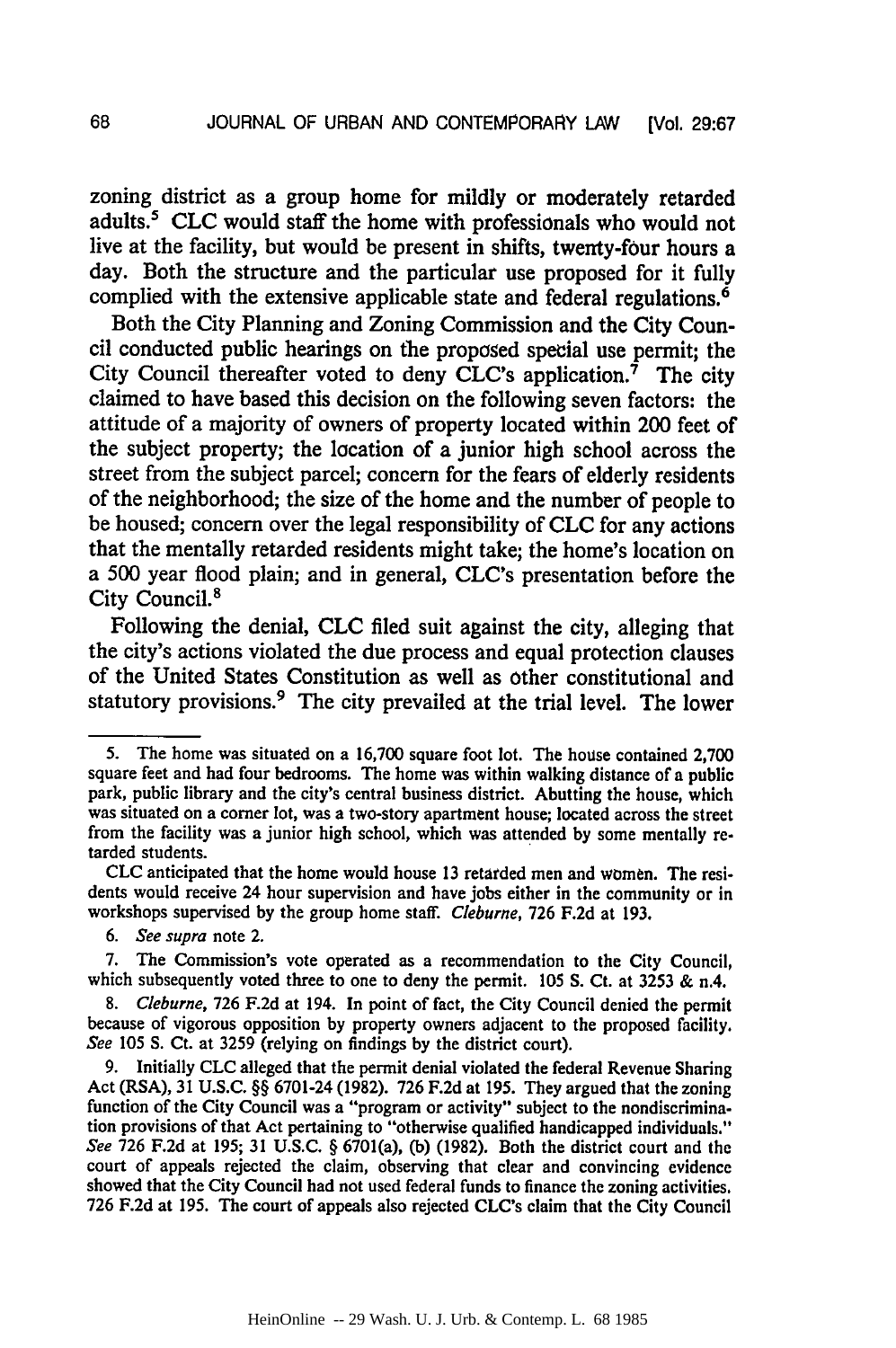court held that the city's ordinance, both as written and applied, impacted neither a fundamental right nor a suspect classification.<sup>10</sup> Accordingly, the district court stated it would find the ordinance constitutional if it could be shown to bear some rational relationship to a legitimate purpose or interest of the city.<sup>11</sup> The trial court decided that Cleburne had several legitimate reasons for regulating the group home, such as concern for the safety and fears of residents in the neighborhood and the legal responsibilities of **CLC** and its projected residents.<sup>12</sup> The court viewed the city's denial as a rational way for the city to serve its legitimate concerns.<sup>13</sup>

Finally, CLC asserted that the Cleburne ordinance, which provided criminal penalties for violations, was unconstitutionally vague. 726 F.2d at 194 n.4. CLC did not prevail on the right to travel, freedom of association or constitutional vagueness claims at trial; **CLC** did not appeal these aspects of the district court's decision.

10. Joint Appendix, *supra* note 9, at 19.

**11.** The trial court observed that several lower courts had addressed the question of what level of judicial scrutiny applied to distinctions based on mental retardation. *See, e.g.,* Doe v. Colautti, 454 F. Supp. 621, 632 (E.D. Pa. 1978), *affid,* 592 F.2d 704 (3rd Cir. 1979) (mentally retarded persons are not a suspect or quasi-suspect class); Sterling v. Harris, 478 F. Supp. 1046, 1053 (N.D. Ill. 1979), *rev'd on other grounds sub nom.* Schweiker v. Wilson, 450 U.S. 221 (1981). *But see* Frederick v. Thomas, 419 F. Supp. 960 (E.D. Pa. 1976), *aff'd,* 578 F.2d 513 (3rd Cir. 1978) (mentally retarded persons comprise a quasi-suspect class warranting heightened judicial scrutiny). The lower court did not explain its terse conclusion that mentally retarded persons are not a suspect or quasi-suspect class of individuals. Joint Appendix at 19.

12. Joint Appendix, *supra* note 9, at **19.**

*13. Id.* This conclusion is not responsive to the question of whether retarded persons are quasi-suspect. Normally, a court measures the class disadvantaged by governmental action against each of the indicia of suspectness. When the class demonstrates many suspect characteristics, the court will conclude that the class is quasi-suspect. The government then must demonstrate that its purpose for discriminating is "important," not merely "legitimate;" otherwise the purpose is held constitutionally deficient. Had the Court been faithful to this standard, detailed in *Frontiero v. Richardson,* it

itself was an activity receiving federal funds and therefore subject to RSA requirements. The court required a link between the City Council's function of disbursing federal funds, which arguably subjected those decisions to the RSA, and the City Council's zoning function. *Id.* CLC did not pursue this aspect of the case on appeal to the Supreme Court.

CLC also alleged that the city's denial of its permit application constituted a denial of procedural and substantive due process, and infringed upon its constitutional rights to travel and to associate. In addition, CLC claimed that the city's action violated 42 U.S.C. § 1983 (1982), which provides a remedy for violations of federal law by those acting under color of state law. Additional allegations included state equal protection and due process claims under the Texas Constitution and a statutory claim pursuant to the Texas Mentally Retarded Persons Act of 1977. Joint Appendix at 97, Cleburne Living Center v. City of Cleburne, 726 F.2d 191 (5th Cir. 1983) [hereinafter cited as Joint Appendix].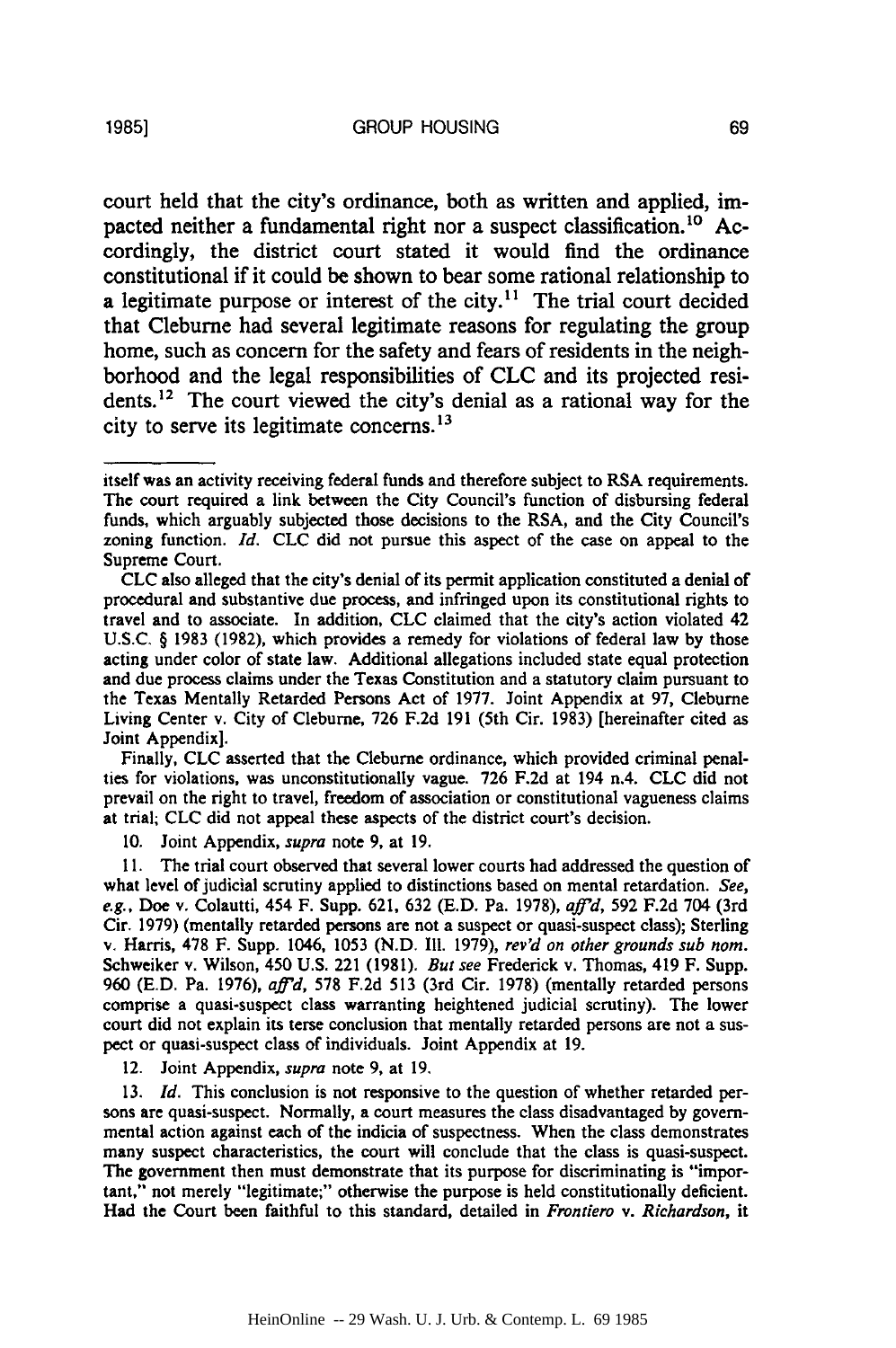After surveying Supreme Court law that discussed both the appro**priate** level of scrutiny in equal protection cases and the characteristics of mentally retarded persons, the United States Court of Appeals for the Fifth Circuit concluded that mentally retarded persons constituted a "quasi-suspect" class and therefore a classification based on retardation was subject to intermediate scrutiny.<sup>14</sup> Applying intermediate scrutiny, the Fifth Circuit inquired whether the city's purpose for discriminating was "important" and, assuming that it was, whether that purpose was "substantially furthered" **by** denial of the group home permit.<sup>15</sup> The court concluded that there was an insufficiently close correspondence "between the city's goals and the ordinance's means for achieving them because the standardless requirement of a special use permit for all group homes for the mentally retarded is both vastly overbroad and vastly under inclusive."<sup>16</sup>

Following an unsuccessful attempt to obtain a rehearing en banc,<sup>17</sup> the Supreme Court granted certiorari.<sup>18</sup> The Supreme Court granted certiorari to address whether mentally retarded persons are a "quasisuspect" class for purposes of equal protection, thus requiring that state action affecting them survive an "intermediate" or "heightened"

15. 726 F.2d at 200.

16. *Id.*

18. 105 **S.** Ct. 427 (1984).

would have concluded that distinctions based on retardation must be scrutinized carefully. *See* Frontiero v. Richardson, 411 U.S. 677 (1973) (sex-based classification). Not all such distinctions, however, are unconstitutional. *See, e.g.,* Rostker v. Goldberg, 453 U.S. 57 (1981) (upholding a statute requiring males, but not females to register for the draft); Michael M. v. Superior Court of Sonoma County, 450 U.S. 464 (1981) (upholding a statutory rape law differentiating between genders).

<sup>14. 726</sup> F.2d at 198. The Fifth Circuit found that **CLC** failed to identify any fundamental rights that the Cleburne ordinance impaired. *Id.* at 196. Indeed, the Supreme Court already has determined that the mentally retarded do not have a fundamental right to residential placement. Pennhurst State School and Hosp, v. Halderman, 451 U.S. **1** (1981). Had the Court concluded that governmental action impinged on a fundamental right, the Court would have invalidated the action. State action prejudicing a fundamental right is unconstitutional unless it survives "strict scrutiny." This requires proof that the action was "necessary" to serve a "compelling" state purpose. Scrutiny that is "strict" in theory is fatal in fact. Gunther, *Forward: In Search of Evolving Doctrine on a Changing Court: A Model for a Newer Equal Protection,* 86 HARv. L. REv. 1, 8 (1972) [hereinafter cited as Gunther].

<sup>17. 735</sup> F.2d 832 (5th Cir. 1984) (per curiam). Six judges dissented from the Fifth Circuit's denial of the city's petition for rehearing. The dissenters argued that because mentally retarded persons were significantly different from the rest of society in terms of their needs and abilities to function, they, unlike women or illegitimate children, were not an appropriate class to receive heightened judicial scrutiny. *Id.* at 832-33.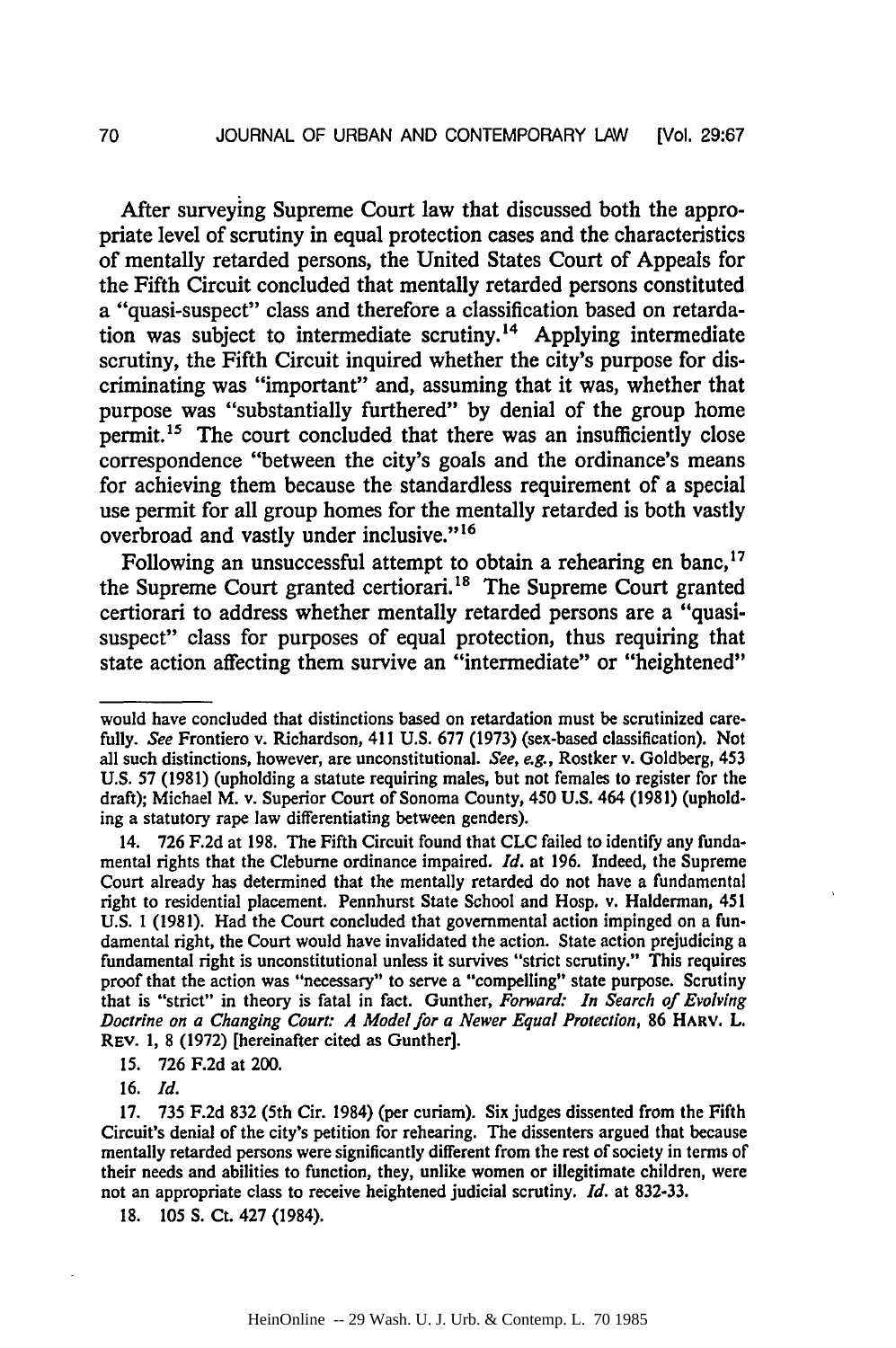judicial scrutiny.<sup>19</sup>

As a general rule, the Court will only "minimally" scrutinize state and local governmental actions that allegedly deny a plaintiff's right to equal protection. Provided the challenged action is intended to serve some "legitimate" public purpose and is "rationally related" to serving the purpose, the Court will not substitute its judgment for that of the local government.<sup>20</sup> The Court's use of minimal scrutiny virtually al-

In fact, not only had the Court recently decided that housing is not a fundamental right, but other standards by which the Court ascertains whether a fundamental right exists were not applicable to the facts of *Cleburne. See* San Antonio Indep. School Dist. v. Rodriguez, 411 U.S. 1 (1973) (education); Griswold v. Connecticut, 381 U.S. 479 (1965) (privacy). For example, the right of a retarded person to live with other retarded persons in a residential group home is neither so deeply rooted in the "traditions and (collective) conscience of our people **...** as to be ranked as fundamental" nor is it "implicit in the concept of ordered liberty."

20. Plyler v. Doe, 457 U.S. 202 (1982). The rationale for this judicial deference is the constitutional doctrine of separation of powers. As a general proposition, the legislature must be free to make classifications without excessive interference by the judiciary. Generally the political process can rectify improvident governmental actions. *See infra* note 57. Only when those persons negatively affected by governmental action lack the opportunity to avail themselves of the political process is judicial interference-in the form of heightened scrutiny-in order.

Minimal scrutiny is also the rule in "taking" cases, in which a governmental regulatory action is alleged to have gone "so far" as to constitute an unconstitutional taking of property without just compensation in violation of the fifth or fourteenth amendments. For example, in Pennsylvania Cent. Transp. Co. v. City of New York, 438 **U.S.** 104 **(1978),** the Court sustained New York City's landmark-preservation ordinance. The ordinance prevented Pennsylvania Central Railroad from developing its property rights to the air space over Grand Central Station. *Id.* at **138.** The Court viewed as "legitimate" the city's objective of historic and architectural preservation. The Court also found that the city ordinance, which prohibited significant alteration of any landmark, served those objectives in a rational way. The Court appeared unconcerned that the effect of the ordinance on Penn Central was an investment-backed expectation loss of several million dollars.

Hawaii Housing Authority v. Midkiff, 104 **S.** Ct. **2321** (1984), is an even more extreme example of the deference the Supreme Court has given to state actions alleged to have been a taking. In *Midkiff* the Court had to decide whether the State of Hawaii constitutionally could shift ownership of property from large, land-holding estates to individual homeowners. The large estate owners argued that such legislation served no public purpose. The Court, however, declared that it would not substitute its judgment as to what constitutes a public purpose for the legislature's judgment unless the legislature's judgment was without basis. For all practical purposes, then, the Court decided

<sup>19.</sup> Because the Supreme Court held previously that housing is not a sufficiently important right to be deemed fundamental, and hence not subject to strict scrutiny when prejudiced, Village of Belle Terre v. Boras, 416 U.S. **1** (1974); Lindsey v. Normet, 405 U.S. 56 (1972), the plaintiffs in *Cleburne* based their argument for heightened scrutiny on the characteristics of the class disadvantaged by the city's action and sought to establish that mentally retarded persons are a quasi-suspect class.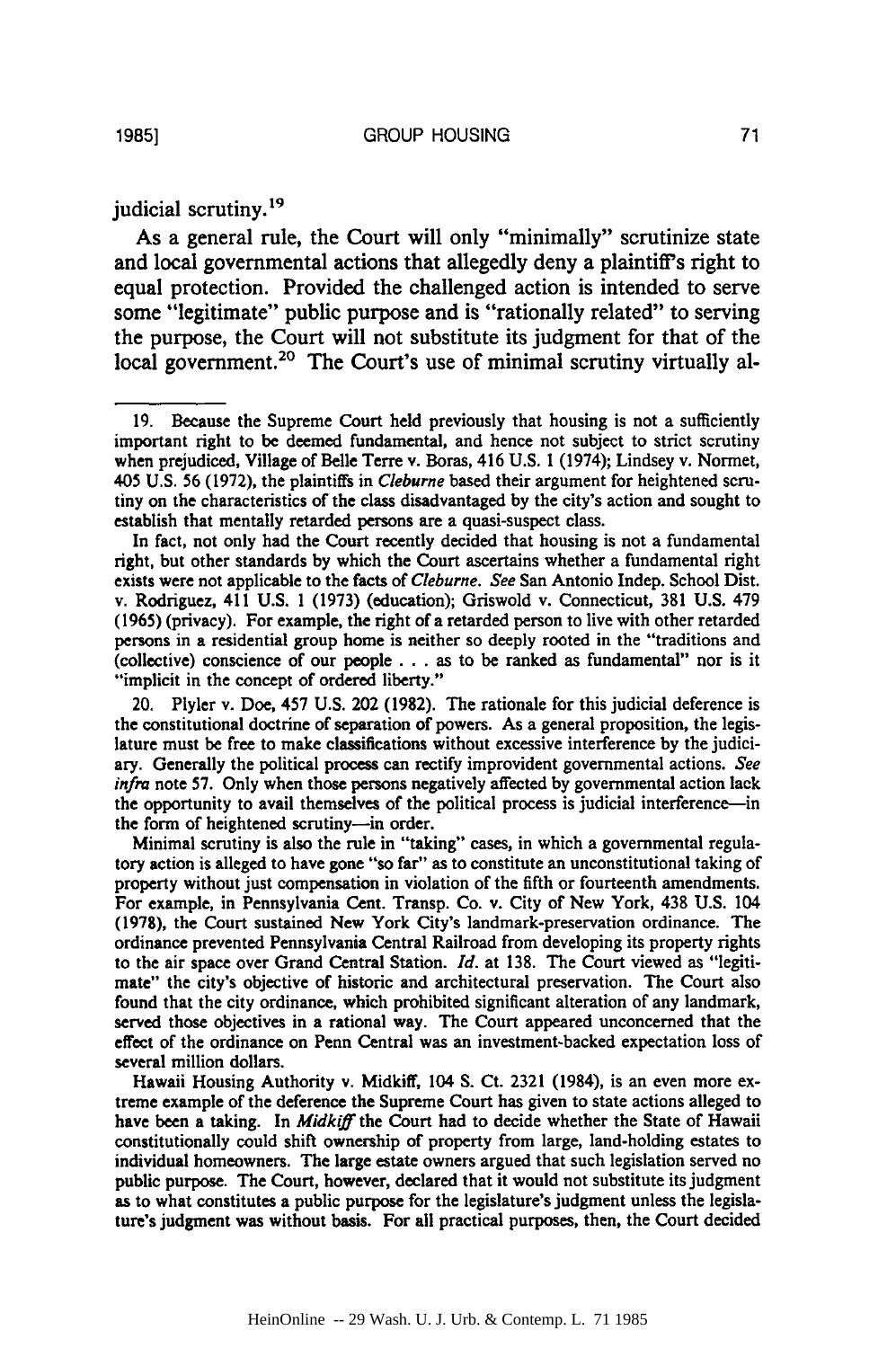ways results in the challenged action being upheld as constitutional. For example, the district court in *Cleburne* found that the city's denial of a special use permit was rationally related to the legitimate purpose of preserving neighborhood residential values.<sup>21</sup>

For decades, however, the Court has been sensitive to the fact that in certain circumstances a deferential standard of judicial review can be inappropriate and a far more searching examination of governmental action is sometimes necessary.<sup>22</sup> In particular, the Court routinely has held that when the class of persons allegedly discriminated against is "suspect," or the right interfered with is "fundamental," it will apply strict judicial scrutiny.<sup>23</sup> To ascertain whether a class of persons is "suspect" the Court inquires as to whether it is a discrete and insular minority, a victim of prior societal discrimination, a politically powerless group, and whether its characteristics are immutable or unrelated to the matters as to which they are discriminated against.<sup>24</sup>

When discrimination is directed at a suspect class, such as race, it is judged by the strictest judicial scrutiny and upheld only if it is "necessary" to serve a "compelling" public purpose.<sup>25</sup> Classifications sub-

24. In *Carolene Products,* the Court observed that discrimination against "discrete and insular minorities may be a special condition" warranting strict scrutiny. 304 U.S. at 153 n.4. In San Antonio Ind. School Dist. v. Rodriguez, 411 U.S. **1** (1973), the Court explained that a suspect class is one "[s]addled with such disabilities, or subjected to such a history of political powerlessness as to command extraordinary protection from the majoritarian political process." *Id.* at 28.

The court regularly has expressed a disinclination to add to the list of classifications subject to heightened scrutiny. *See Plyler,* 457 U.S. at 219; *Rodriguez,* 411 U.S. at 28. The Court has not indicated, however, that it wishes to retreat from its long standing policy of carefully scrutinizing discrimination directed against suspect or "quasi-suspect" persons.

25. *See* Yick Wo v. Hopkins, 118 U.S. 356 (1886).

that because the legislature had declared the transfer of land ownership to be in the public interest, the Court would assume the state action to be in the public interest.

<sup>21. 105</sup> S. Ct. at 3253.

<sup>22.</sup> *See* Plyler v. Doe, 457 U.S. 202, 218 (1982); United States v. Carolene Products Co., 304 U.S. 144, 152 n.4 (1938).

<sup>23.</sup> *See* Frontiero v. Richardson, 411 U.S. 677 (1973); United States v. Carolene Products Co., 304 U.S. 144 (1938). *See also supra* note 20.

**CLC** asserted that retardation was immutable insofar as it is "ameliorable but not curable," that "people who are retarded constitute a group especially vulnerable to misdirected and prejudicial actions by public officials;" that official reaction to retardation historically has been "exclusion and segregation," and that retarded persons have so routinely been denied education and meaningful political participation that they are without political power. Brief for Respondents at 30-35, *Cleburne,* 105 *S.* Ct. 3249 (1985).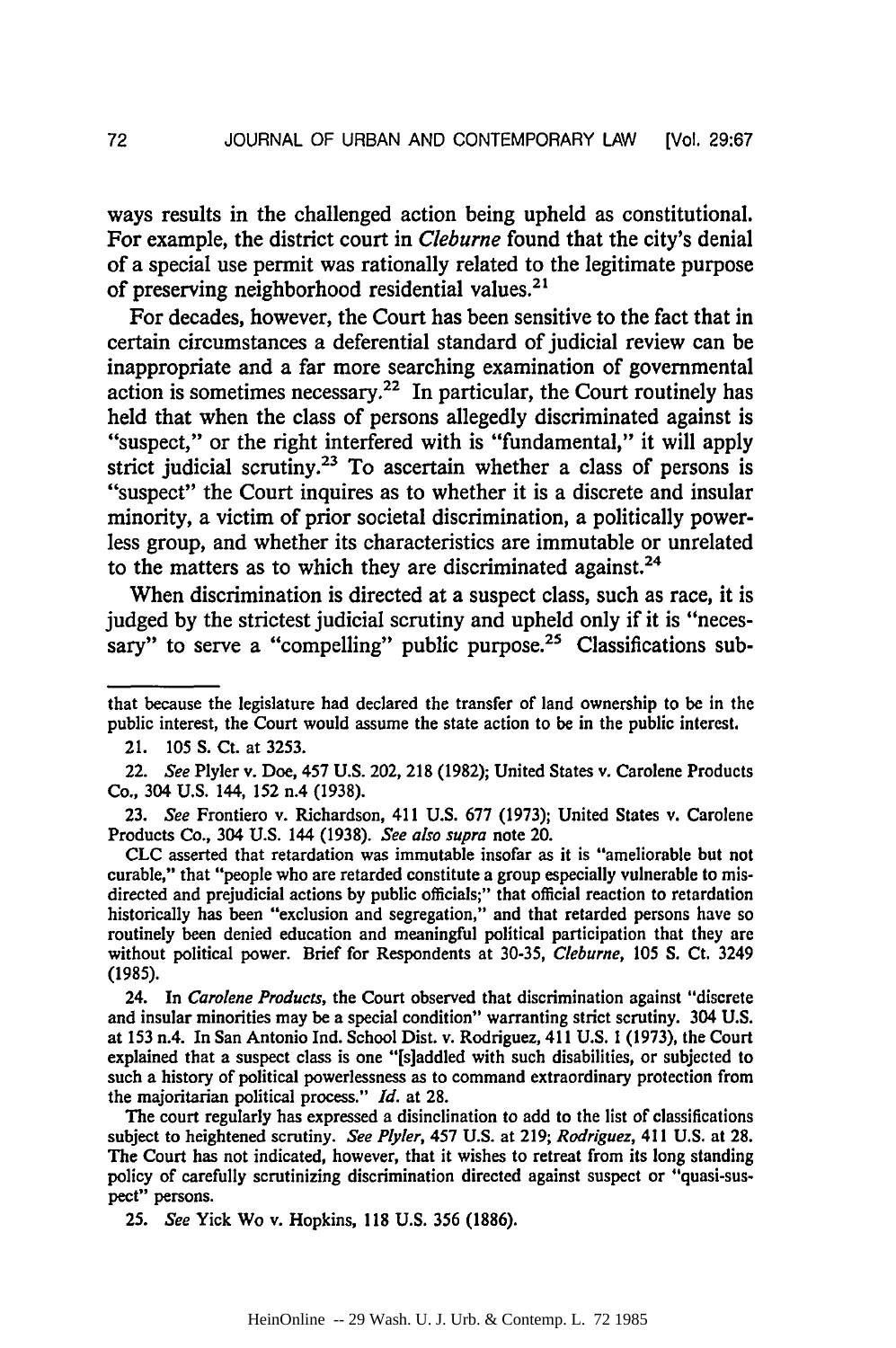jected to strict scrutiny virtually always are invalidated because even if such classifications serve compelling governmental interests, they are not, in all likelihood, necessary to serve those purposes.<sup>26</sup>

The Court has applied an "intermediate" level of scrutiny, something between "minimal" and "strict," to certain other classifications. The Court employs this level of judicial scrutiny when it decides that the class discriminated against possesses some, though not all, of the indicia of suspectness, for example, gender.<sup>27</sup> In order to survive intermediate judicial scrutiny, a governmental action must be "substantially related" to an "important" governmental purpose.<sup>28</sup>

The record in *Cleburne* was replete with documentation that mentally retarded persons long have been victims of false stereotyping and stigmatization.<sup>29</sup> Society has isolated the retarded, housing them in

The Third Circuit likewise has noted that retarded persons "may well be a paradigmatic example of a discrete and insular minority for whom the judiciary should exercise special solicitude .... The retarded cannot vote in most states, and, with few community ties, sponsors or friends have minimal impact on the political process." Romeo v. Youngberg, 644 **F.2d** 147, **163** n. **35** (3rd Cir. **1980),** *vacated on other grounds,* 457 **U.S. 307 (1982).** *See generally* **J.** ELY, DEMOCRACY **AND** DISTRUST, **135-79** (1980). *See also* Ass'n for Retarded Citizens v. Olson, **561** F. Supp. 473 (D.N.D. 1982), *aft'd,* **713 F.2d** 1384 (8th Cir. **1983)** (intermediate scrutiny appropriate in light of lingering discrimination); Fialkowski v. Shapp, 405 F. Supp. 946, **958** (E.D. Pa. 1975) (finding retarded persons a suspect class).

Even the Supreme Court has categorized retarded persons through stigmatizing stereotypes. Justice Holmes, in upholding a compulsory sterilization law, stated that "[we] have **seen** more than once that the public welfare may call upon the best citizens for their lives. It would be **strange** if it could not call upon those who sap the strength of the State for these lesser sacrifices... three generations of imbeciles are enough." Buck v. Bell, 274 **U.S.** 200, **207 (1927).** *See also* S. GOULD, THE **MISMEASURE OF MAN 335-**

**1985]**

**<sup>26.</sup>** One should note, however, that strict scrutiny does not insure invalidation of a challenged act. *See* Tancil v. Woolls, **379 U.S. 19** (1964), *afig,* Hamm v. Virginia State Bd. of Elections, **230** F. Supp. **156** (1964); Korematsu v. United States, **323 U.S.** 214 (1944).

**<sup>27.</sup>** *See* Craig v. Boren, 429 **U.S. 190** (1976); Levy v. Louisiana, **391** U.S. **68** (1968).

To date the Court has limited intermediate scrutiny to distinctions based on gender, some distinctions based on illegitimacy and distinctions affecting access to public education based upon parental status of illegal residence in the United States. Plyler v. Doe, 457 U.S. 202 (1982).

**<sup>28.</sup>** *Craig,* 429 U.S. **190, 197** (1976).

**<sup>29.</sup>** The trial court specifically found that "persons who are mentally retarded have been subjected to exclusion from the political process and have been isolated in remote, stigmatizing, living arrangements." Joint Appendix, *supra* note **9,** at 9. Historically rooted stereotypes about mentally retarded persons run so deep that as the Fifth Circuit observed, "[o]nce-technical terms for various degrees of retardation--e.g., 'idiots,' 'imbeciles,' 'morons'---have become popular terms of derision." **726 F.2d at 197.** See *infra* notes **30-33** and accompanying text.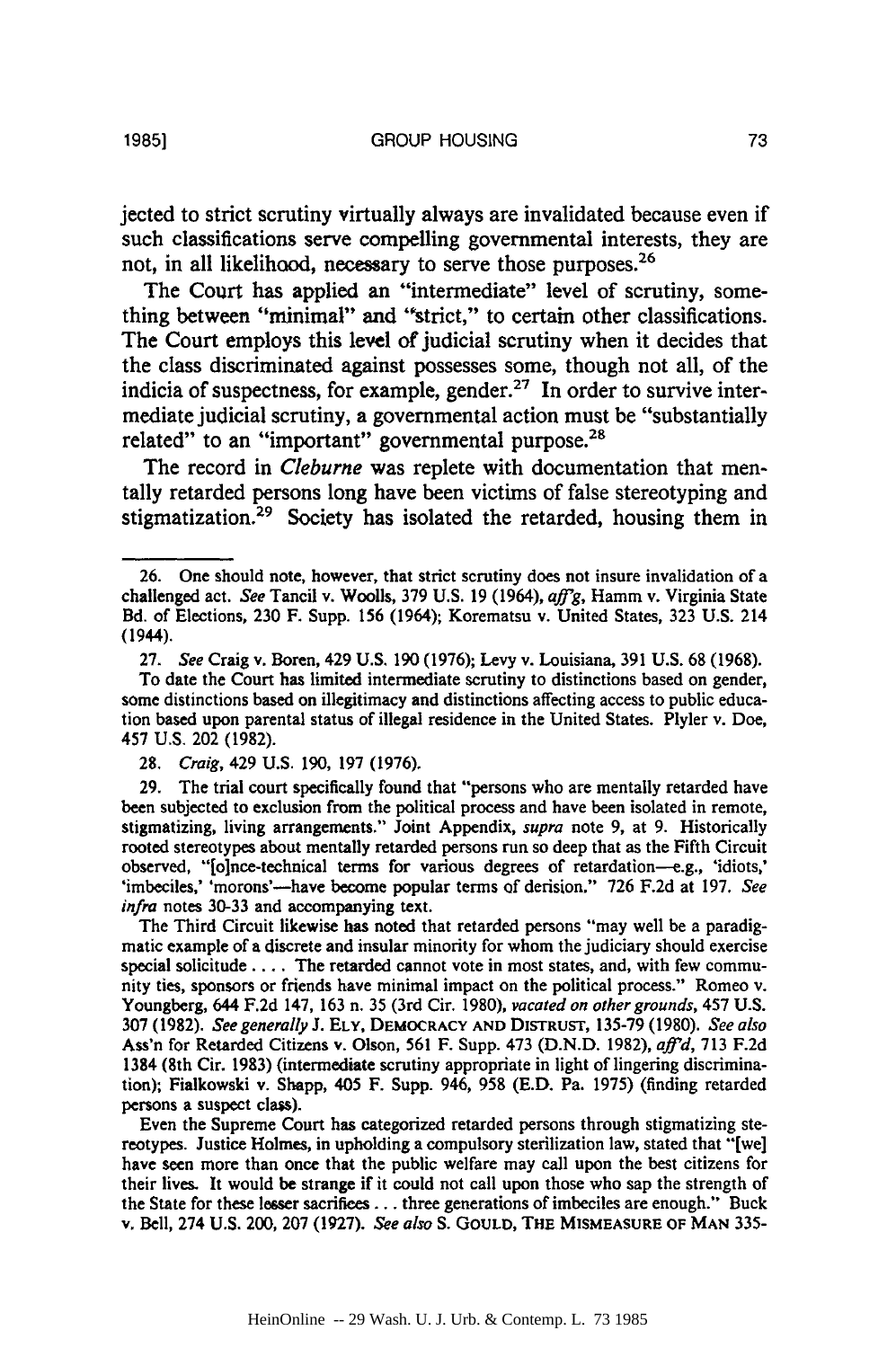remote living arrangements.<sup>30</sup> The retarded frequently have been unable to vote and have been deprived the benefits of public school systems.31 Additionally, retardation is a condition that is largely immutable and uncontrollable. 32 These factors, **CLC** argued, compelled the Court to require the city to discriminate only for very important, not merely legitimate, reasons. These disadvantages also required the city to use means carefully tailored to its purpose so as to have a less negative impact than absolutely denying retarded persons access to the only available community living alternative.<sup>33</sup>

The Supreme Court disagreed.<sup>34</sup> The Court began by observing that mentally retarded persons have a reduced ability to function in society.35 The Court cited *Frontiero v. Richardson,* the case holding that gender-based classifications are quasi-suspect, thus requiring heightened judicial scrutiny.<sup>36</sup> In *Frontiero* the Court pointed out that "... what differentiates sex from such nonsuspect statuses as intelligence or physical disability, and aligns it with recognized suspect criteria, is that the sex characteristic bears no relation to ability to perform or contribute to society.",37 The *Cleburne* Court cited *Frontiero* to establish that distinctions based on a class without full capacity or ability to perform are not inherently suspect and hence do not warrant heightened judi-

33. The trial court determined that "[g]roup homes currently are the principal community living alternatives for persons who are mentally retarded." Group homes are especially important because many states now deinstitutionalize the mentally retarded, rather than the previous policy of placing them in large, generally remote institutions. *See generally* Okolo and Guskin, *Community ,4ttitudes Toward Community Placement of Mentally Retarded Persons,* **23 INTERNATIONAL REVIEW OF RESEARCH IN MENTAL** RETARDATION, **25** (1984); Note, *A Review of the Conflict Between Community-Based Group Homes for the Mentally Retarded and Restrictive Zoning.* 82 W. VA. L. REV. 677 (1981).

34. 105 **S.** Ct. at 3255-56, 3258.

35. *Id.* at 3256. The city argued it had a right to discriminate against mentally retarded persons because the characteristics of the mentally retarded reduce their ability to care for themselves. Therefore, city regulations that discriminate on the basis of these disabilities are not suspect and need only be minimally scrutinized.

36. Frontiero v. Richardson, 411 **U.S.** 677 (1973) (distinctions based on gender warrant heightened judicial scrutiny).

37. *Id.* at **686,** *quoted in,* City of Cleburne v. Cleburne Living Center, 105 **S.** Ct. 3249, 3255 (1985).

<sup>36 (1981);</sup> Note, *Equitable Jurisdiction to Order Sterilizations,* 57 **WASH.** L. REV. **373,** 375 n. 11 (1982).

<sup>30.</sup> *Cleburne,* 726 F.2d at 197.

<sup>31.</sup> *Id.*

<sup>32.</sup> *Id.*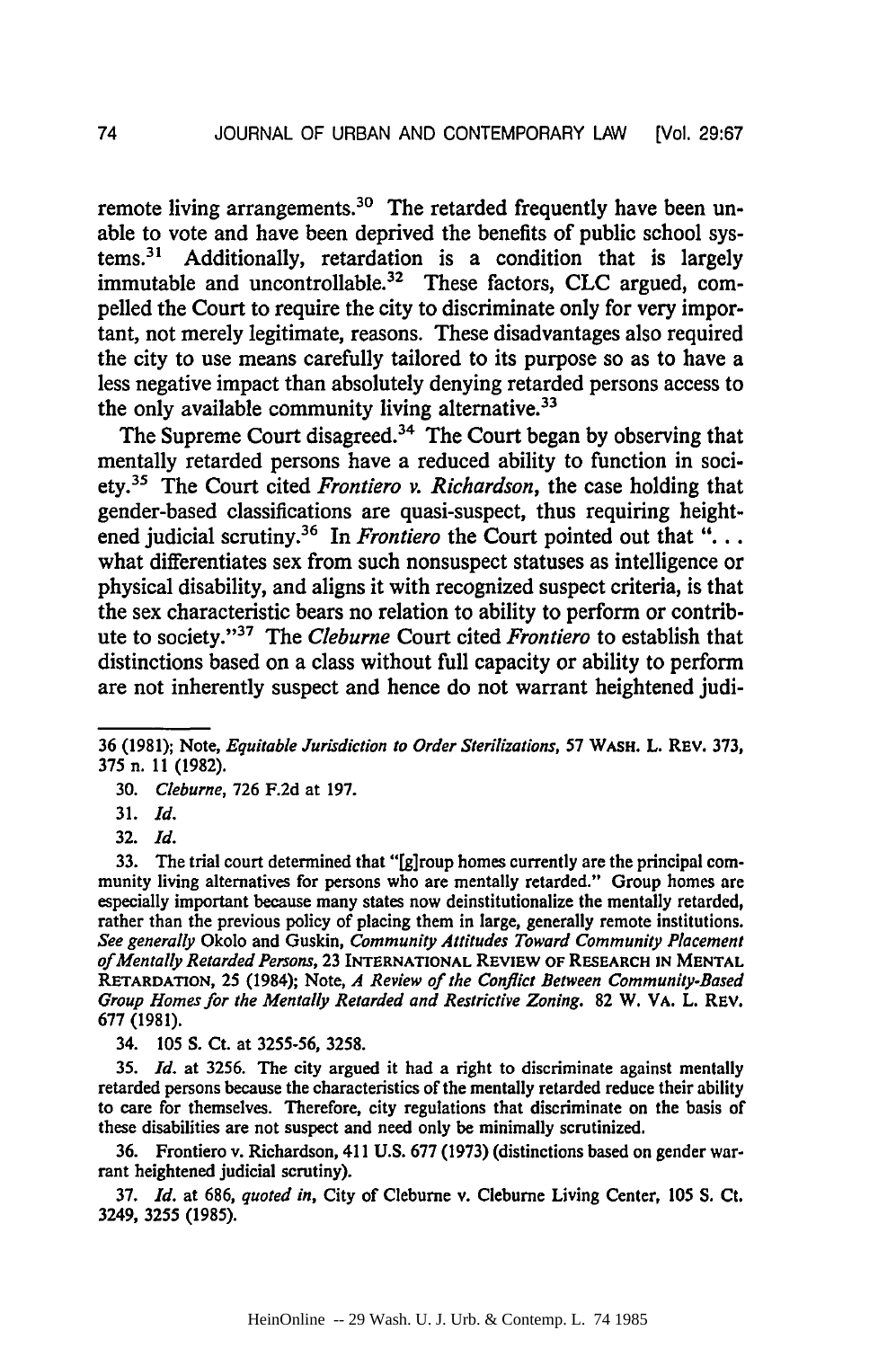cial scrutiny. The more precise point, though, is that some discrimination against a given class may be related to the abilities of members of that class, whereas other forms of discrimination against the same class may be wholly unrelated to the abilities of persons in that class. The

former kinds of discrimination are not suspect, the latter are.<sup>38</sup> The *Cleburne* Court, however, did not make any such fine distinction. It merely concluded that because mentally retarded persons are "different," the state's interest in "dealing with them and providing for them is plainly a legitimate one."<sup>39</sup>

The *Cleburne* Court then rejected the proposition that retarded persons are sufficiently victimized by discrimination to warrant heightened scrutiny. The Court asserted that ". . . the distinctive legislative response, both national and state, to the plight of those who are retarded demonstrates **...** that the lawmakers have been addressing their difficulties in a manner that belies a continuing antipathy or prejudice and a corresponding need for more intrusive oversight by the judiciary."<sup>40</sup>

**39.** *Id.* at **3258. CLC never** argued that legislation directed at retarded persons would fail to serve a legitimate public interest. Rather, the issue was whether a merely legitimate interest, as opposed to an important interest, was constitutionally sufficient to permit discrimination against retarded persons. *See supra* note **13.**

40. **105 S.** Ct. at **3256.** The city also argued that mentally retarded persons were not a politically powerless group because a number of federal and state reforms concerning the rights of mentally retarded persons have recently been enacted. Petitioner's brief at 21-22, *Cleburne,* **105 S.** Ct. 3249 **(1985).** *See, e.g.,* Education of the Handicapped Act, 20 **U.S.C.** §§ 1400-1461 **(1982);** Rehabilitation Act of **1973, 29 U.S.C.** § 794 **(1982);**

**<sup>38.</sup>** The clear implication of the *Frontiero* dicta, that classifications related to ability are not suspect, is that classifications related to ability are suspect. Therefore, some employment discrimination against retarded persons is not suspect and need not be scrutinized carefully, while other discrimination against the retarded persons may require heightened judicial scrutiny. For example, when there is a relationship between membership in the class and an individual's needs and abilities, as would exist if the city prohibited severely retarded persons from living together without professional assistance, the distinctions based on mental retardation would not be inherently suspect.

Further, neither Supreme Court precedent nor logic compels the conclusion that discrimination based upon a particular class should always be scrutinized **by** the same standard. For example, the Court generally scrutinizes strictly distinctions based upon a person's alienage, and yet at times the court uses minimal scrutiny of distinctions based on alienage for public policy reasons. *Compare* Graham v. Richardson, 403 **U.S. 365 (1971)** (states cannot deny welfare benefits to aliens) *with* Ambach v. Nowick, 441 **U.S. 68 (1979)** (statute requiring school teacher be **U.S.** citizen valid). In *Cabell v. Chavez-Salido* the Court opined that **"...** although citizenship is not a relevant ground for the distribution of economic benefits, it is a relevant ground for determining membership in the political community." 454 **U.S.** 432, 443 **(1982).** Therefore, the Court would only minimally scrutinize discrimination that prevented aliens from working as **"peace** officers," but would strictly scrutinize barriers to an alien's working as a janitor.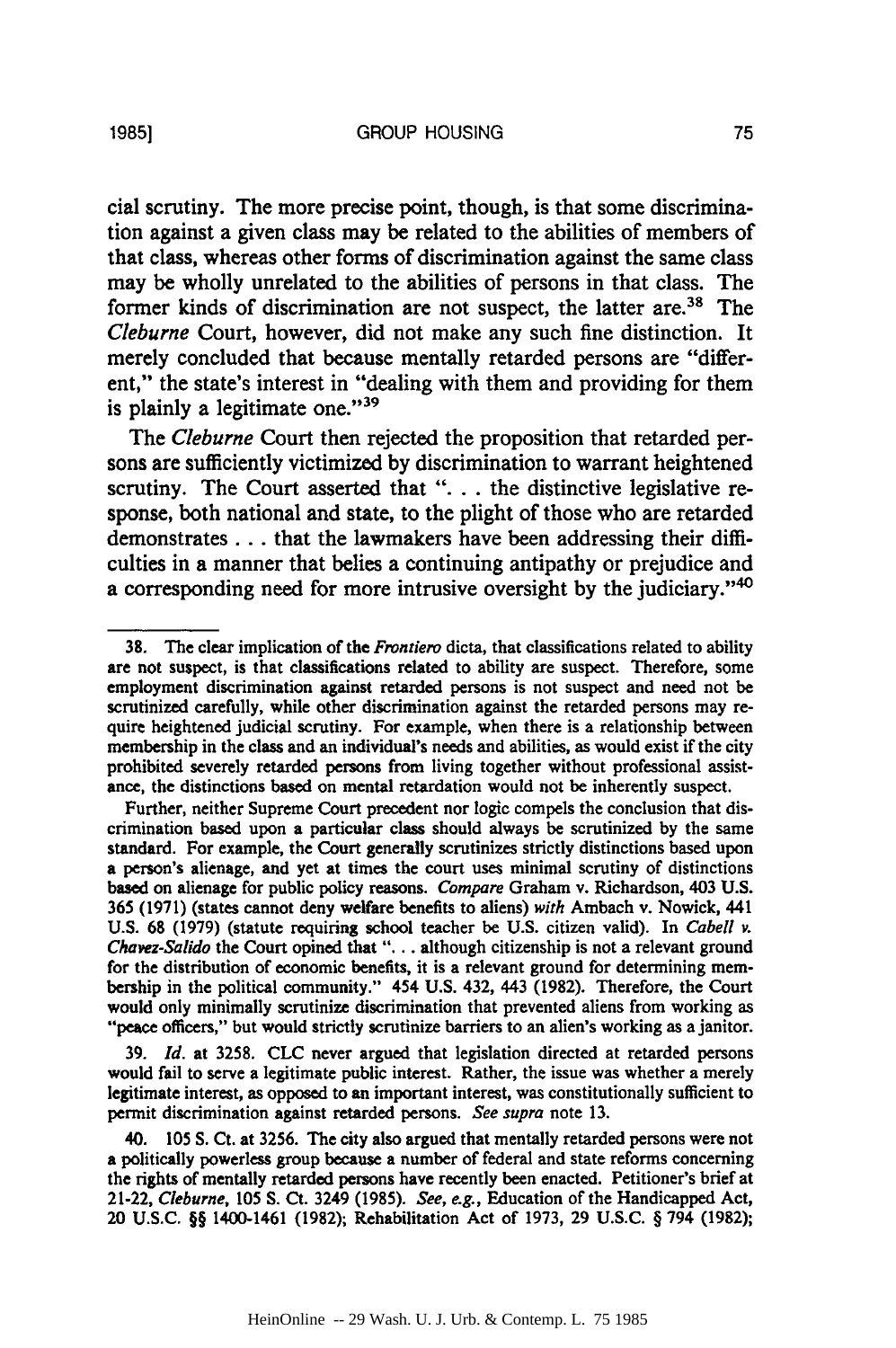The flaw in the Court's argument is that it confuses the group's "history of purposeful unequal treatment"<sup>41</sup> with the group's current status.42

Similarly, the Court decided that because legislation benefitting retarded persons exists, "which could hardly have occurred and survived without public support," such legislation refuted the argument that mentally retarded persons are politically powerless.<sup>43</sup> The Court fails to recognize that the mere fact that a group has been made the beneficiary of some affirmative action does not negate both current victimization in other areas and political powerlessness in any real sense.<sup>44</sup>

41. San Antonio Ind. School Dist. v. Rodriguez, 411 U.S. 1, **28** (1973).

42. In *Frontiero v. Richardson,* the Court decided that classifications based upon gender were suspect, in part because of this country's history of discrimination against females. 411 **U.S. 677, 682 (1973).** The **Frontiero** Court so held despite congressional enactment of the Equal Pay Act and the Civil Rights Act of 1964, which both prohibited gender discrimination. *Id.* at **686.** Twelve years later, Justice Marshall, in his separate *Cleburne* opinion, noted that the Court has "never suggested that race based classifications became any less suspect once extensive legislation had been enacted on the subject." **105 S.** Ct. at **3269.**

43. *See supra* note 42.

The Supreme Court also expressed a concern that if it decided heightened scrutiny was appropriate, "merely requiring the legislature to justify its efforts **...** may lead it to refrain from acting at all," and hence much legislation regarded as advantageous would not be passed. **105 S.** Ct. at **3257.** This concern is entirely misplaced for two reasons. First, heightened scrutiny, especially if it is only "intermediate" and not "strict," can be satisfied if the government shows it had an important reason for acting, and that the action it took was significantly related to serving this purpose. The government's burden, as Justice Marshall has said, is not heavy if the government did, in fact, have good reason to act and acted carefully. Board of Regents v. Roth, 408 **U.S.** 564, **591 (1972).** Second, the Court's concern that use of heightened scrutiny will chill passage of advantageous legislation obscures the fact that the Court routinely scrutinizes action favorable to a disadvantaged class less strictly than action unfavorable to the same class. For example, the Court strictly scrutinizes race discrimination that disadvantages minorities, but scrutinizes race discrimination favoring minorities less strictly. *Compare* Loving v. Virginia, **388 U.S. 1 (1967)** *and* Anderson v. Martin, **375 U.S. 399** (1964) *with* Fullilove v. Klutznick, 448 **U.S.** 448 **(1980);** *compare* Califano v. Webster, 430 **U.S. 313 (1977)** *and* Kahn v. Shevin, 416 **U.S. 351** (1974) *with* Califano v. Goldfarb, 430 **U.S. 199 (1977)** *and* Weinberger v. Wiesenfeld, 420 **U.S. 636 (1975).** Accordingly, when municipalities act to benefit retarded persons, they would not be completely burdened **by** the requirement of showing both an "important purpose" and means "substantially related" to that purpose.

44. In *Cleburne,* for example, although retarded persons may have been the beneficiaries of federal assistance with respect to educational opportunities, they had no polit-

Developmental Disabilities Assistance and Bill of Rights Act, 42 U.S.C. §§ 6000-6081 (1982); Mentally Retarded Persons Act of 1977, TEX. **STAT. ANN.** art 5547-300 (Vernon Supp. 1985).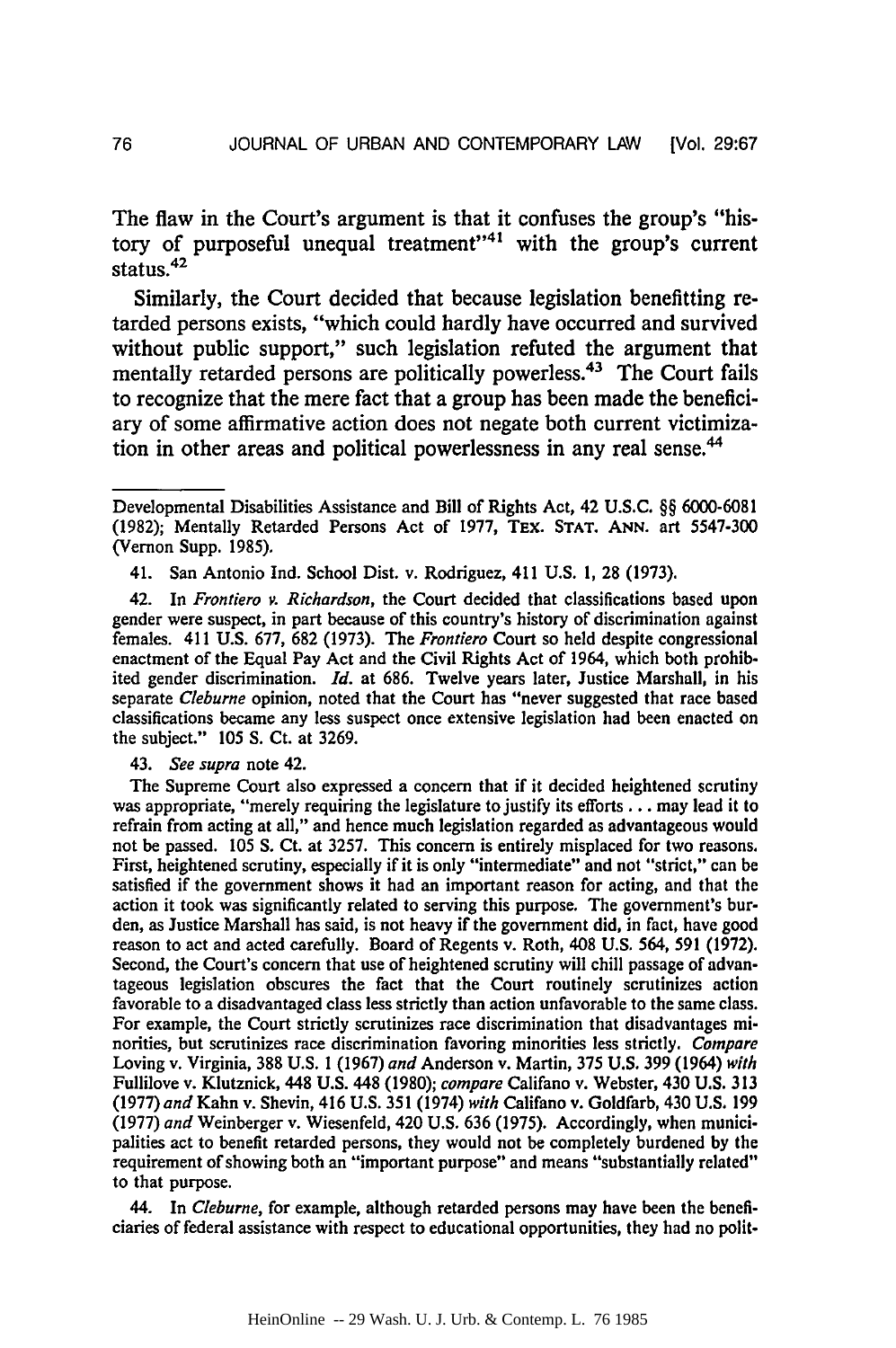The Court also observed that because the class of retarded persons is "large and amorphous," it would be "difficult to find a principled way to distinguish" them from persons not at all suspect.<sup>45</sup> Therefore, the Court found retarded persons evidence too few indicia of suspectness to be regarded as even quasi-suspect.46 The Court opined, however, that this conclusion "does not leave them entirely unprotected from invidious discrimination" because the challenged action must still be rationally related to a legitimate interest.<sup>47</sup> The Court concluded that Cleburne's requirement of a special use permit for CLC's proposed use at the site for which CLC applied was unconstitutional.<sup>48</sup> The Court found that none of the seven reasons advanced by the city for denying the permit were legitimate. The prejudice of neighbors "unsubstantiated by factors which are properly cognizable in a zoning proceeding" is not a permissible reason for prohibiting a group home. $49$  The proximity of the proposed home to a junior high school was not a legitimate reason because the school allowed retarded persons to attend and the claim appeared to be nothing more than "vague, undifferentiated fear ....<sup>"50</sup> The city's concern that the subject parcel was located on a 500 year flood plain was not legitimate because all other group uses of the property would have involved an identical flood concern, yet the city required no other group to secure a special use permit.<sup>51</sup> Fourth, the city had no legitimate interest in regulating the size of the proposed home and the number of residents because, as both lower courts found, "[i]f the potential residents **...** were not mentally retarded, but the home was the same in all other respects, its use would be permitted" as

48. *Id.* at 3259.

51. *Id.*

ical power to obtain the zoning approval needed for their housing; political pressure by the townspeople caused the City Council to discriminate against CLC.

<sup>45. 105</sup> **S.** Ct. at 3257-58. The class of women or aliens is also "large and amorphous," but this has not precluded the Court's use of heightened scrutiny for distinctions based upon gender or alienage.

<sup>46.</sup> *Id.* at 3258.

<sup>47.</sup> *Id.*

<sup>49.</sup> *Id.* The Court failed to explain this phrase. What factors the Court believes are "properly cognizable in a zoning proceeding," however, is difficult to discern because the very factors considered deficient by the Court in *Cleburne,* such as property values and the citizenry's sense of security, had been held previously by the Court to be legitimate public concerns. *See* Village of Belle Terre v. Boras, 416 U.S. 1 (1974); Berman v. Parker, 348 U.S. 26 (1954).

<sup>50. 105</sup> S. Ct. at 3259.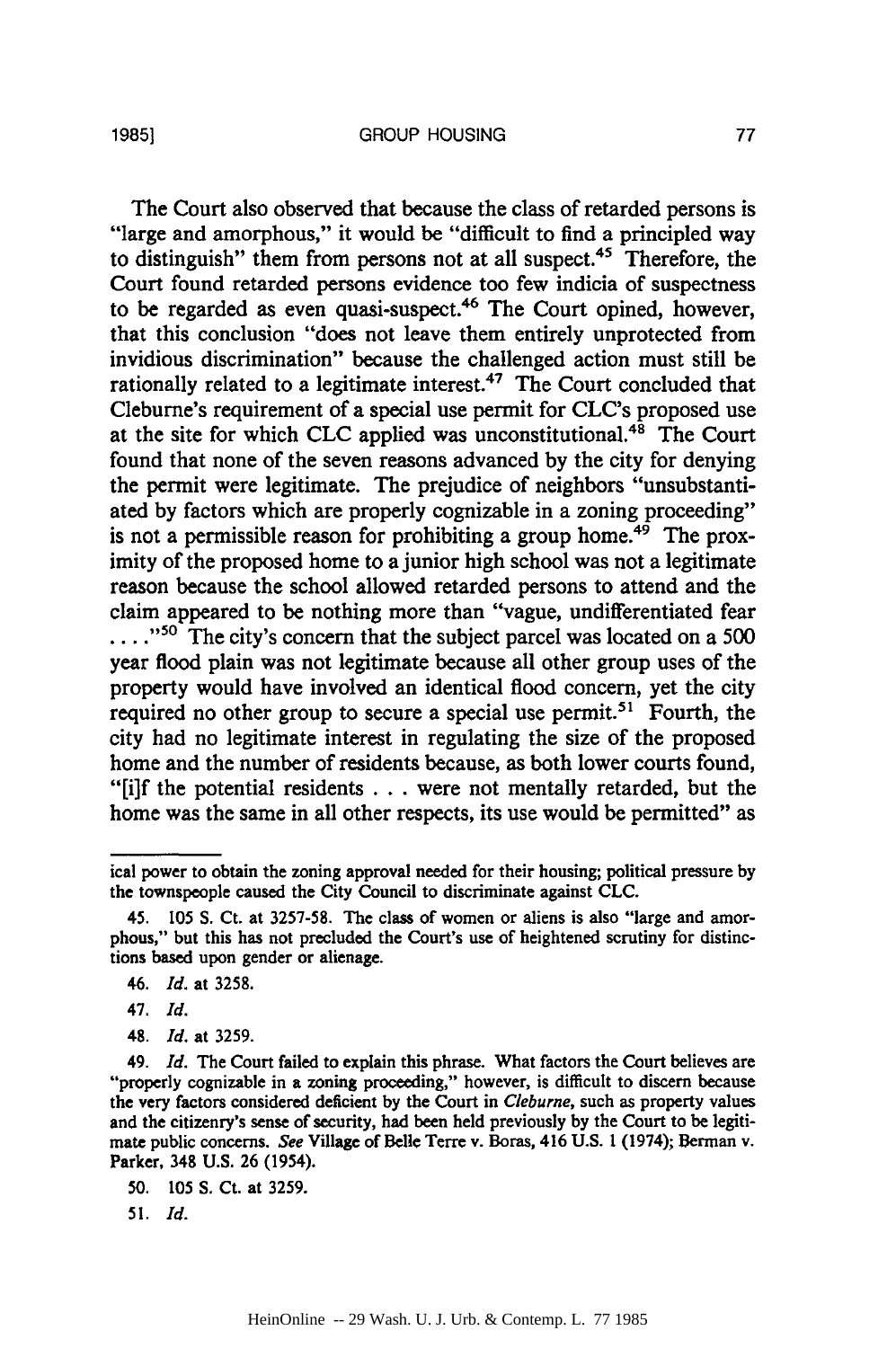of right.<sup>52</sup> Likewise, the Court found no evidence warranting the conclusion that the intended residents would contribute to congestion, fire hazard or neighborhood disfunction any more than would individuals who were permitted by the city to reside on the subject parcel as of right.<sup>53</sup>

*The Cleburne* case is troublesome both from the perspective of those who advocate rights of the mentally retarded and because of its aberrant constitutional analysis.<sup>54</sup> Although CLC eventually prevailed in *Cleburne,* the Court's pronouncement that classifications based on retardation are not suspect or quasi-suspect does little to deter cities and villages from enacting similar discriminatory regulation.<sup>55</sup>

More importantly, *Cleburne* and two other cases of the same term, indicate the Court's willingness to apply a rational relation test "with bite."<sup>56</sup> The Court's use of minimal scrutiny traditionally always re-

53. 105 S. Ct. at 3260.

55. Congress, of course, could prohibit housing discrimination against mentally retarded persons notwithstanding the Court's refusal to judge any such discrimination by a standard of heightened scrutiny. For example, Congress could amend the Fair Housing Act, 42 U.S.C. §§ 3601-31 (1982).

56. *See* Gunther, *supra* note 14, at 18-19.

In Metropolitan Life Ins. Co. v. Ward, 105 **S.** Ct. 1676 (1985), the Court invalidated an Alabama domestic preference statute that taxed out-of-state insurance companies more heavily than in-state companies. The lower state court found that the statute served at least two legitimate state interests: encouraging capital investment in the state and encouraging the development of a local industry that would be more responsive to the needs of state residents. *Id.* at 1679. The Court held that the statute did not survive minimal scrutiny. *Id.* at 1684. Justice Powell, writing for the majority, argued that the statute was unconstitutional because the state implemented its purposes in a "plainly discriminatory manner." *Id.* This language appears to criticize the state's means rather than its purposes. Indeed, Justices O'Connor, Brennan, Marshall and Rehnquist, who seldom concur with one another, faulted the majority for "collapsing the two prongs of the rational basis test into one. . . **."** *Id.* at 1692.

In Williams v. Vermont, 105 **S.** Ct. 2465 (1985), the Court invalidated a Vermont

**<sup>52. 726</sup> F.2d** at 200, *quoted in,* **105 S.** Ct. at 3259-60. The Court observed that although retarded persons have disabilities that other persons who could reside in the home without a special use permit did not share, there was no evidence in the record indicating how "the characteristics of the intended occupants **...** rationally justify denying to those occupants what would be permitted to groups occupying the same site for different purposes." 105 **S.** Ct. at 3260.

<sup>54.</sup> Justice Marshall asserted that the case is procedurally, as well as substantively, "curious" because the Court did not strike down the ordinance, although the Court found it was enacted because of "irrational prejudice." 105 S. Ct. at 3272. Rather, the Court merely held the ordinance unconstitutional as applied to CLC. *Id.* This, of course, forces other mentally retarded persons to relitigate the constitutionality of the ordinance. *See id.*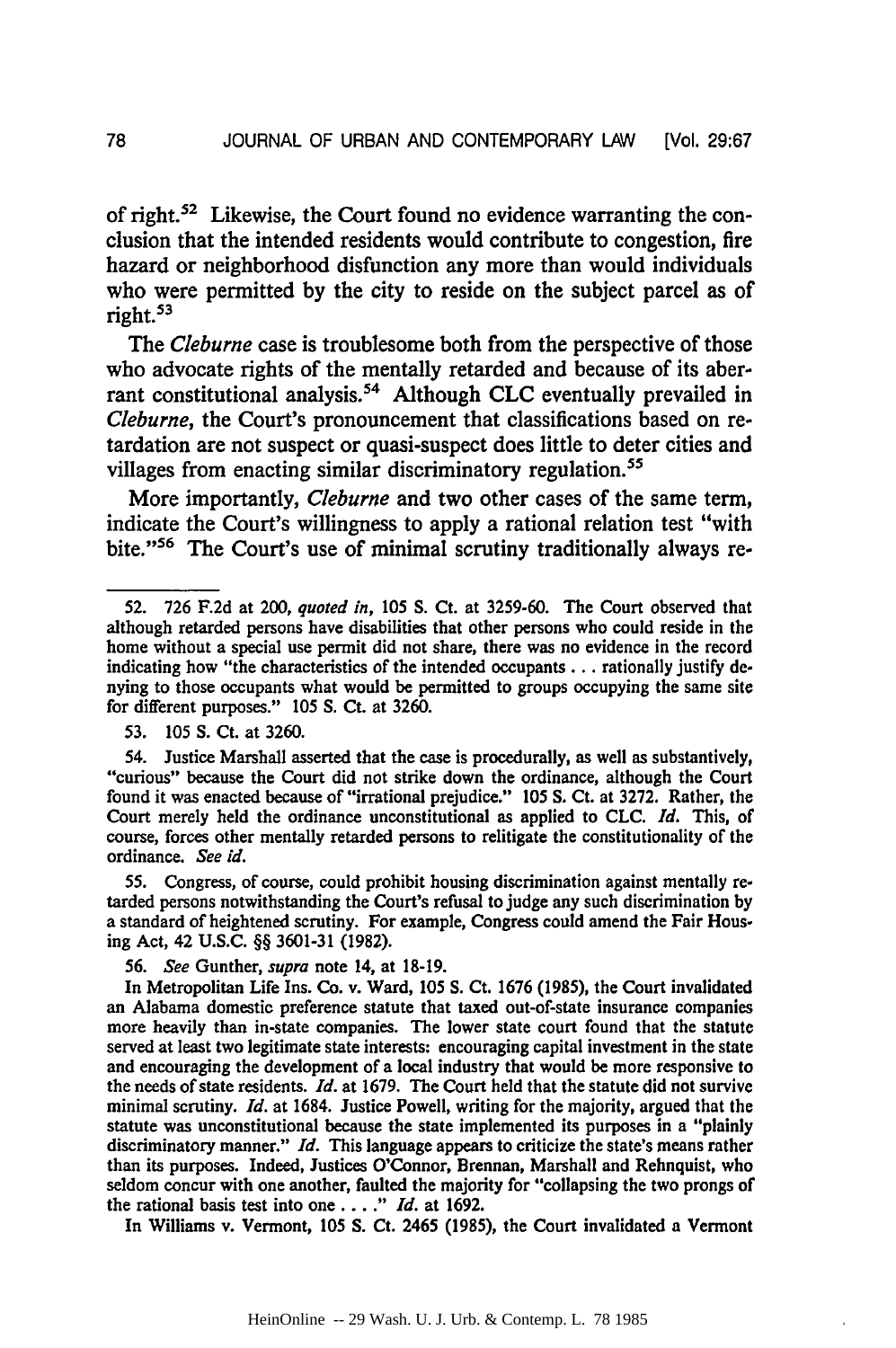sulted in the challenged action being upheld as constitutional.<sup>57</sup>

Ironically, after its protestation that heightened scrutiny is unnecessary when judging distinctions based upon mental retardation, the Court itself, in essence, did subject the city's action to more than the conventional minimal scrutiny test.<sup>58</sup> Some, if not all, of the interests asserted by the City of Cleburne were legitimate objects of the police power. It is certainly within a municipality's power to protect the well being of both its residents and their property values. If prohibiting a group home would, or could, serve any of those interests in any way, mere minimal scrutiny would require sustaining the city's denial. Nevertheless, the Court concluded that the record in the case did not establish that Cleburne's ordinance and denial of a permit to **CLC** served any legitimate interest. As Justice Marshall points out in his partial dissent, however, when invoking minimal scrutiny the Court does "not sift through the record to determine whether policy decisions are squarely supported by a firm factual foundation."<sup>59</sup> Rather, the Court

**58.** 105 **S.** Ct. at 3258. In his partial dissent Justice Marshall stated that the majority used a "'second order' rational basis review." *Id.* at 3264.

**59.** *Id.*

statute that collected a use tax on vehicles it registered to persons who had purchased their automobiles out of state. Vermont reduced a person's use tax by the amount of any tax paid to another state if the registrant was a Vermont resident at the time. Nonresidents paid the use tax with no offset. Vermont argued that the taxation scheme served the purposes of encouraging purchases of automobiles within the state, requiring users of state roads to pay for them and enabling Vermont citizens to shop in other states without penalty. *Id.* at 2473-74. Although the Court stated that the legislation served no legitimate interests, *Id.* at 2472, the Court actually found fault with the statute not because Vermont's purposes were illegitimate, but because the means selected were insufficiently related to serving those purposes. *Id.* at 2474. The Court concluded that "residence at the time of purchase is a wholly arbitrary basis on which to distinguish among present Vermont registrants *.... " Id.*

Although in *Ward* and *Williams* the Court was less deferential to state economic statutes, it is premature to predict that the court may be embarked upon a return to "Lochnerizing," that is, scrutinizing legislative actions carefully, and frequently invalidating them. *See* Lochner v. New York, **198** U.S. 45 (1905).

<sup>57.</sup> *See* United States R.R. Retirement Bd. v. Fritz, 449 U.S. 166 (1980). In *Fritz* the Court upheld a retirement act classification that provided for double, or windfall, benefits to some classes of employees but not others. The Court stated that "where, as here, there are plausible reasons for governmental action, our inquiry is at an end. It is, of course, constitutionally irrelevant whether this reasoning in fact underlay the legislative decision." 449 U.S. at 179. In Williamson v. Lee Optical, 348 **U.S.** 483 (1955), the Court established a deferential standard to scrutinize the means selected by government to serve its "plausible" interest. The Court stated: "It is enough that there is an evil at hand and that it might be thought that the particular legislative measure was a rational way to correct it." 348 U.S. at 488.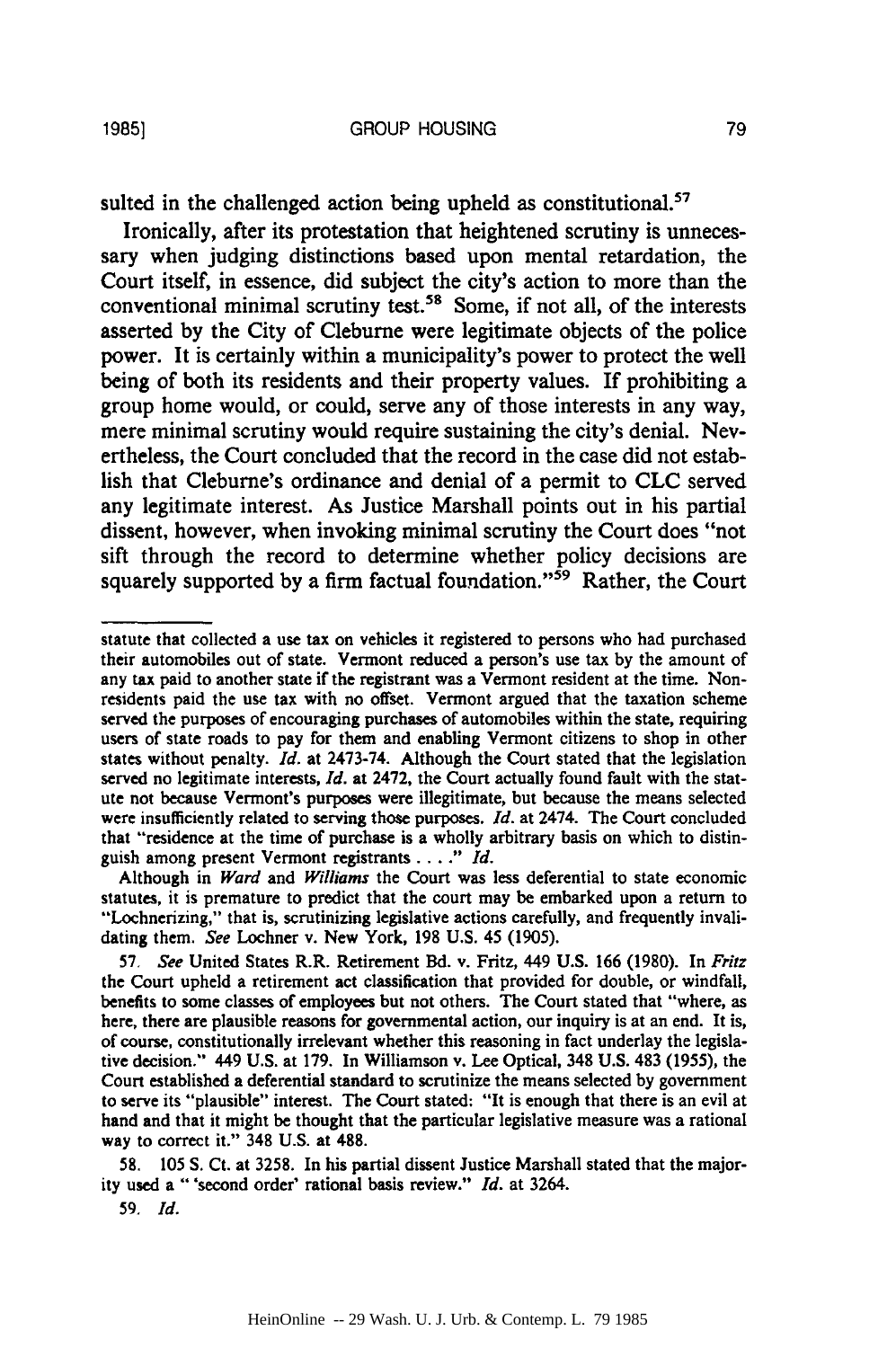simply should look at whether the city might have had a legitimate interest in undertaking its action. Then the Court finds that the means selected **by** the city are sufficiently related to that purpose if the Court merely can conceive of a connection between the purpose and means.<sup>60</sup>

*The Cleburne* Court's opinion leaves readers uninformed as to why it subjected the Cleburne City Council's action to the more searching inquiry that resulted in its being held unconstitutional. Perhaps, as Justice Marshall has been arguing for years, the decision is sensible when one considers and balances the following three factors: the character of the classification in question, the relative importance to the individual of the right affected and the importance of the governmental interest supporting the classification.<sup>61</sup> Mentally retarded persons evidence several indicia of a suspect class; the right to housing is very important; and the city's denying **CLC** a permit only served a limited public purpose. The real problem with the *Cleburne* decision, though, lies in the fact that the court fails to provide any clear direction as to when, if ever, zoning discrimination against retarded persons is constitutional.

*<sup>60.</sup>* See, e.g., Vance v. Bradley, 440 **U.S. 93 (1979);** New Orleans v. Dukes, 427 **U.S. 297 (1976);** Williamson v. Lee Optical Co., 348 **U.S.** 483 **(1955).**

**<sup>61.</sup>** See San Antonio Indep. School Dist. v. Rodriguez, 411 **U.S. 1, 98 (1973)** (Marshall, **J.,** dissenting); Dandridge v. Williams, **397 U.S.** 471, **508 (1970)** (Marshall, **J.,** dissenting).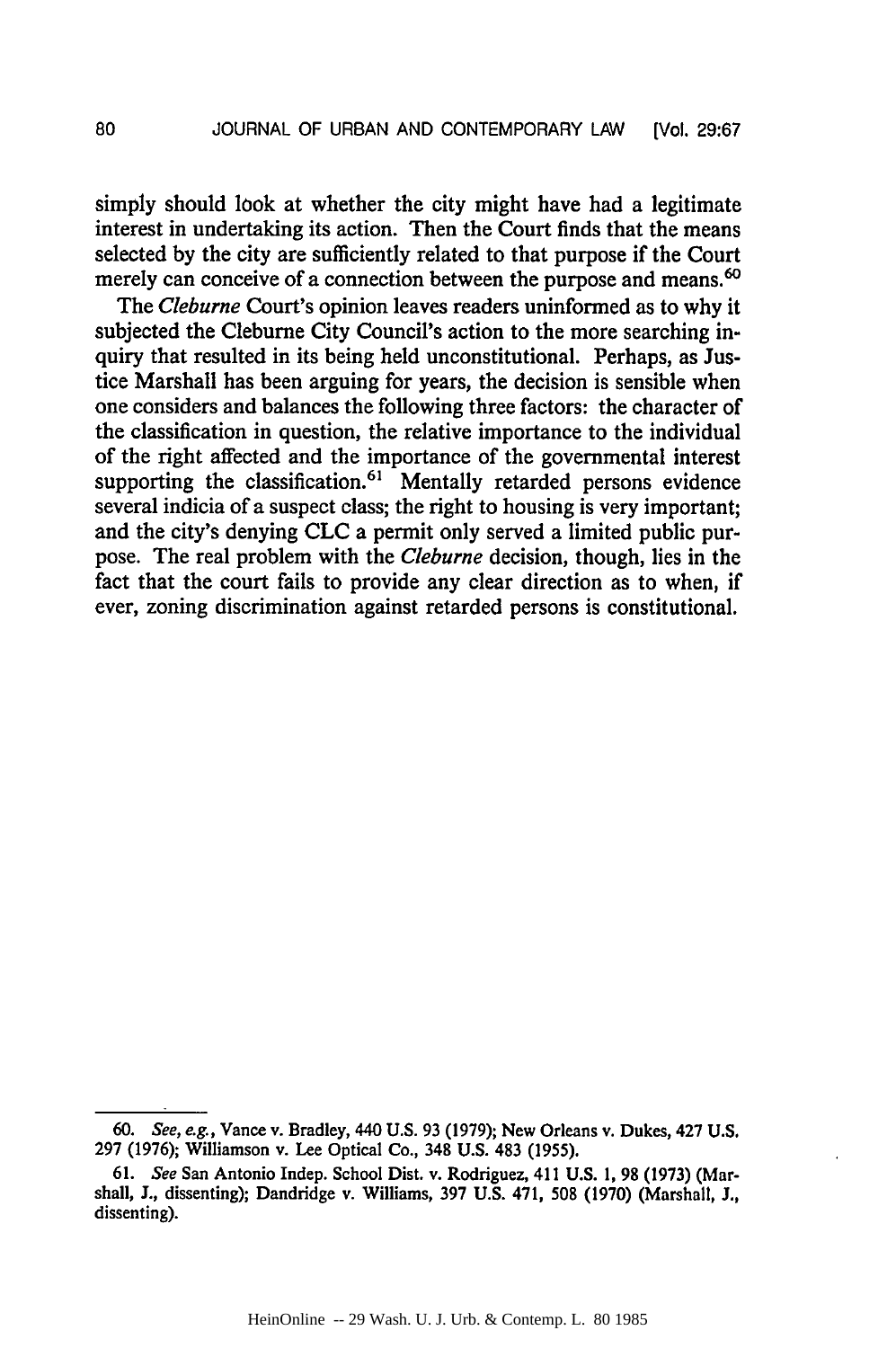### ARTICLES